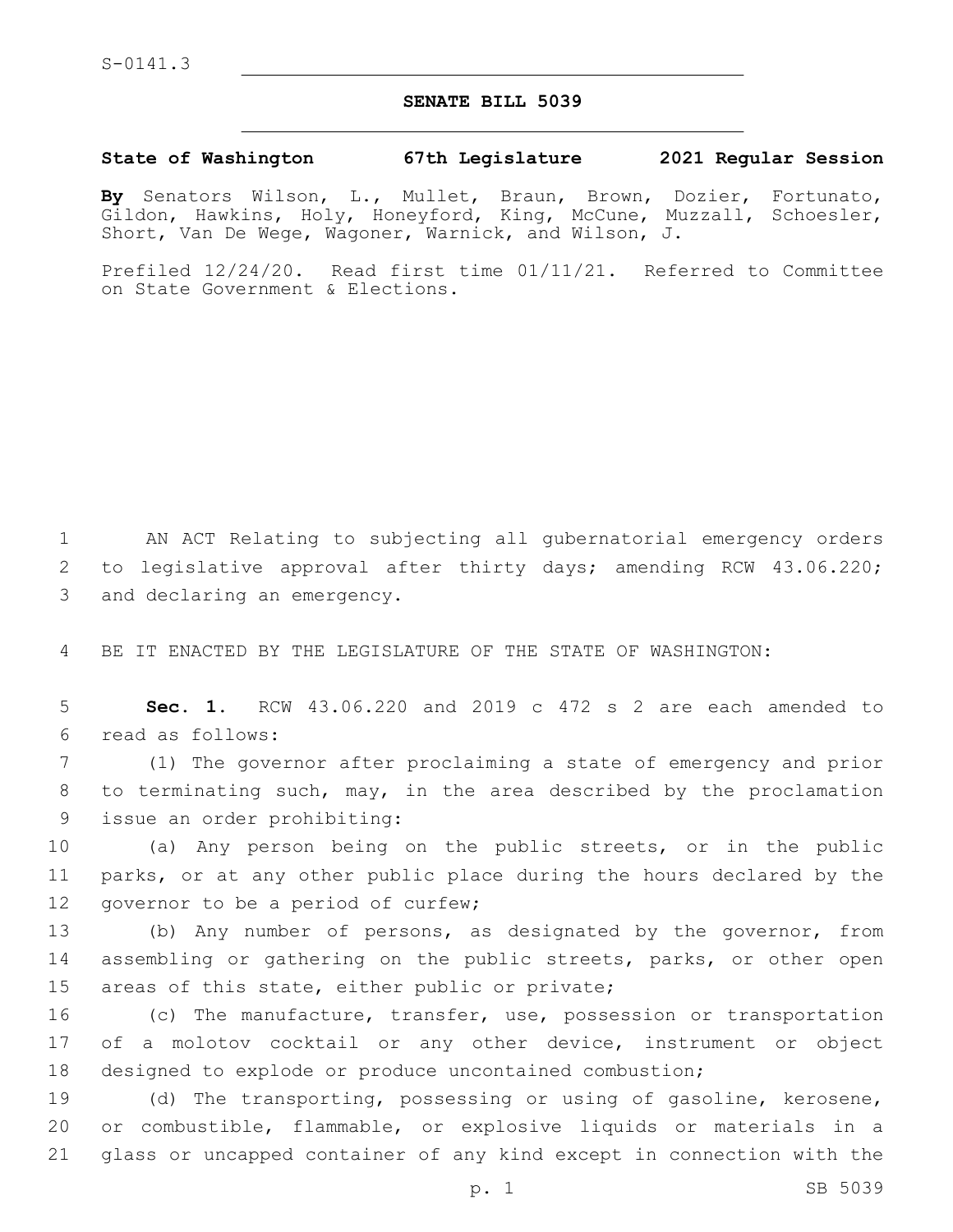normal operation of motor vehicles, normal home use or legitimate 2 commercial use;

(e) The sale, purchase or dispensing of alcoholic beverages;

 (f) The sale, purchase or dispensing of other commodities or goods, as he or she reasonably believes should be prohibited to help preserve and maintain life, health, property or the public peace;

 (g) The use of certain streets, highways or public ways by the 8 public; and

 (h) Such other activities as he or she reasonably believes should be prohibited to help preserve and maintain life, health, property or 11 the public peace.

 (2) The governor after proclaiming a state of emergency and prior to terminating such may, in the area described by the proclamation, issue an order or orders concerning waiver or suspension of statutory obligations or limitations in the following areas:

(a) Liability for participation in interlocal agreements;

 (b) Inspection fees owed to the department of labor and 18 industries;

(c) Application of the family emergency assistance program;

 (d) Regulations, tariffs, and notice requirements under the 21 jurisdiction of the utilities and transportation commission;

 (e) Application of tax due dates and penalties relating to 23 collection of taxes;

 (f) Permits for industrial, business, or medical uses of alcohol; 25 and

 (g) Such other statutory and regulatory obligations or limitations prescribing the procedures for conduct of state business, or the orders, rules, or regulations of any state agency if strict compliance with the provision of any statute, order, rule, or regulation would in any way prevent, hinder, or delay necessary action in coping with the emergency, unless (i) authority to waive or suspend a specific statutory or regulatory obligation or limitation has been expressly granted to another statewide elected official, (ii) the waiver or suspension would conflict with federal requirements that are a prescribed condition to the allocation of federal funds to the state, or (iii) the waiver or suspension would conflict with the rights, under the First Amendment, of freedom of speech or of the people to peaceably assemble. The governor shall give as much notice as practical to legislative leadership and